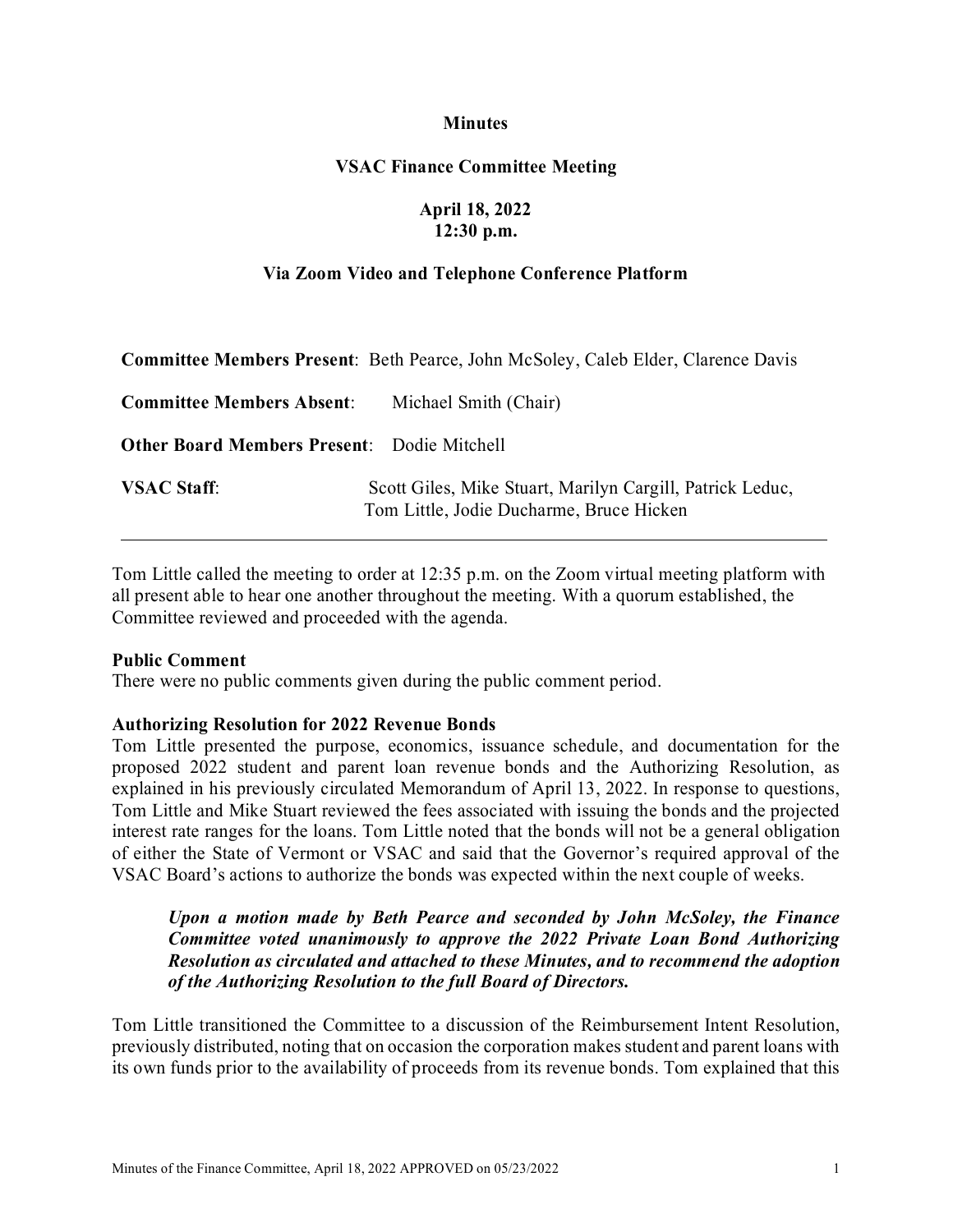resolution would allow the corporation to be reimbursed from the proceeds of the revenue bonds, once available, if desired.

*Upon a motion made by John McSoley and seconded by Beth Pearce, the Finance Committee voted unanimously to approve the Reimbursement Intent Resolution as circulated and attached to these Minutes, and to recommend the adoption of the Reimbursement Intent Resolution to the full Board of Directors.*

### **Other Business**

There being no other business, the meeting adjourned at 12:57 p.m.

Respectfully submitted,

Michael Stuart, Assistant Secretary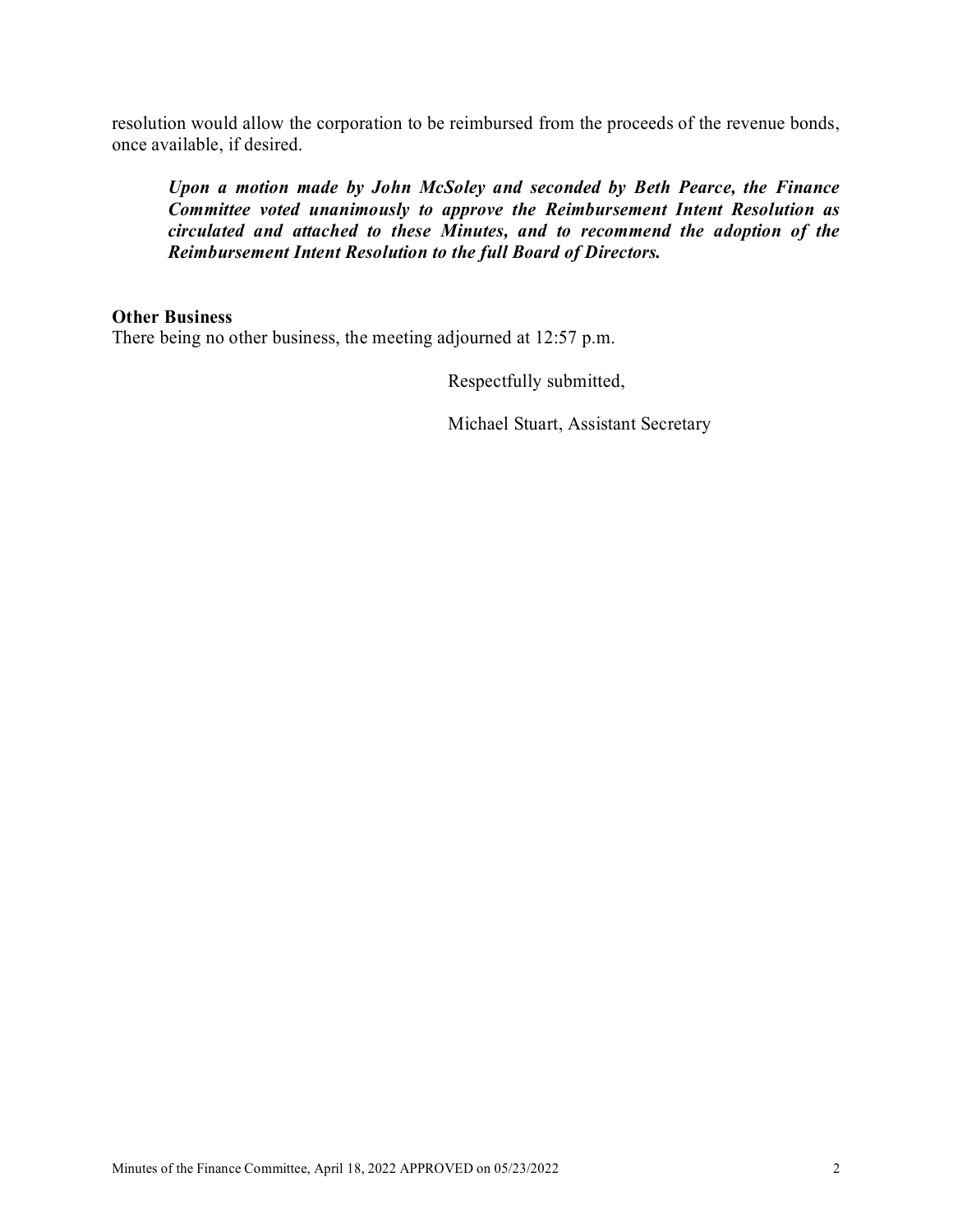### AUTHORIZING RESOLUTION

# OF THE

#### VERMONT STUDENT ASSISTANCE CORPORATION

BE IT RESOLVED BY the Board of Directors (the "Board") of Vermont Student Assistance Corporation (the "Corporation"), this  $18<sup>th</sup>$  day of April, 2022, as follows:

Section 1. Subject to Section 10 hereof, a supplemental indenture of trust (referred to herein as the "Series 2022 Supplemental Indenture of Trust") supplementing and amending the Indenture of Trust, dated as of July 1, 2012 (the "2012 Master Indenture" and, together with the Series 2022 Supplemental Indenture of Trust and all other supplements and amendments to the 2012 Master Indenture, the "Indenture"), is hereby adopted in order to provide for the issuance of bonds, notes or other debt obligations (the "Bonds"), the proceeds of which are to be used for the purpose of any, all, or any combination of the following: (i) originating and acquiring education loans (and reimbursing the Corporation for any education loans it makes from its own funds prior to the issuance of the Bonds as may be set forth in a declaration of the Corporation's official intent made by the Corporation's President and CEO or by its Vice President and CFO), (ii) funding reserves and/or interest on the Bonds, (iii) paying costs of issuing the Bonds and (iv) for other purposes allowed by the Indenture, which Series 2022 Supplemental Indenture of Trust shall be substantially in the form presented to this meeting, subject to completion and subject to the parameters set forth in Section 2 hereof.

Section 2. The Bonds shall be issued as fixed rate bonds in one or more series on a tax-exempt basis in an aggregate principal amount not to exceed \$30,000,000. The Bonds may be issued as both senior Bonds (on a parity with other bonds currently outstanding under the Indenture as senior bonds) and subordinate Bonds (on a parity with other bonds currently outstanding under the Indenture as subordinate bonds), in such respective principal amounts as an Authorized Officer (as hereinafter defined), upon advice of counsel, shall approve, the execution and delivery thereof to constitute such Authorized Officer's approval thereof, except that the aggregate principal amount of any subordinate Bonds shall not exceed \$3,000,000. The maximum yield on the Bonds (giving effect to any original issue discount or original issue premium) shall at no time exceed 8.00% per annum in the case of senior Bonds and 9.00% per annum in the case of any subordinate Bonds. The Bonds shall mature no later than December 31, 2051. In lieu of issuing subordinate Bonds, the Corporation may make a contribution to the trust estate established by the Indenture in an amount not to exceed \$1,000,000. The Corporation is also authorized to make a contribution to the trust estate established by the Indenture in an amount not to exceed \$3,000,000 to be deposited to the Retirement Account of the Debt Service Fund therein in the amount necessary, along with other amounts available therefor in accordance with the Indenture, to fund the principal necessary to optionally redeem the Series 2012A Bonds and Series 2013A Bonds outstanding under the Indenture on June 15, 2022.

Section 3. The Series 2022 Supplemental Indenture of Trust and the Bonds shall include details with respect to such other matters as the President and CEO, or any other Authorized Officer, upon advice of counsel, shall approve, with such additional changes as may be approved by the Authorized Officer executing or delivering the Series 2022 Supplemental Indenture of Trust and the Bonds, the execution and delivery thereof to constitute such person's approval thereof.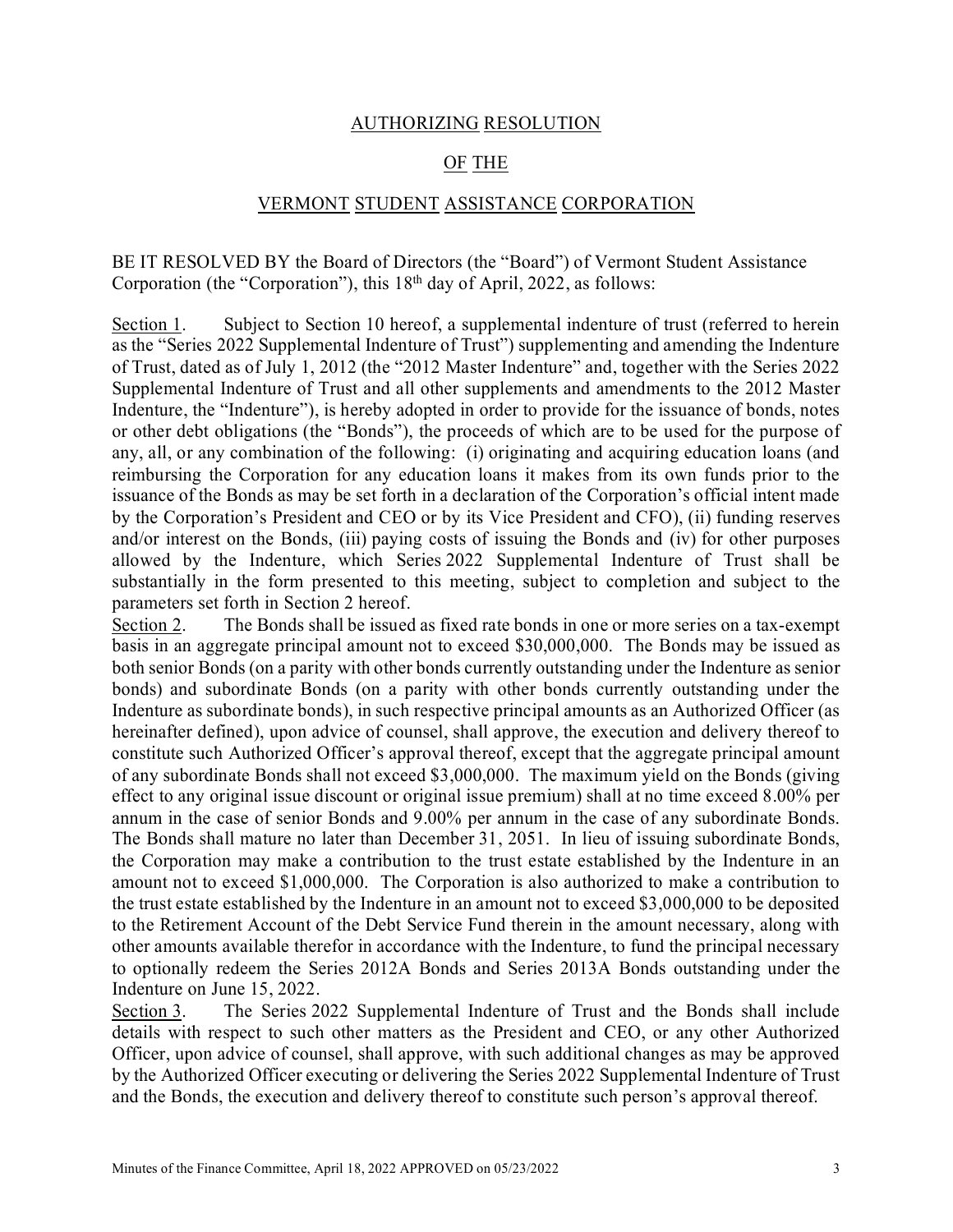Section 4. Each of the Chair, the Vice Chair, the President and CEO, the Secretary of the Corporation and each Assistant Secretary of the Corporation is designated an Authorized Officer of the Corporation ("Authorized Officer") for the purposes of this Authorizing Resolution. Any action taken or document signed by a person who is an Authorized Officer at the time of such action or signing of a document authorized by this Authorizing Resolution shall remain effective whether or not such person, at the time of the issuance of the Bonds, is the incumbent of such office when the Bonds are issued.

Section 5. Each Authorized Officer is authorized to execute and deliver to BofA Securities, Inc. (together with its successors and assigns, the "Underwriter") a purchase contract or contracts for the Bonds (the "Bond Purchase Contract") providing for the sale of the Bonds to the Underwriter at a price equal in the aggregate to par less an underwriting discount of not to exceed one percent (1.00%) of the aggregate principal amount of the Bonds (or such amount may be paid as a fee rather than as an underwriting discount), plus any original issue premium and less any original issue discount (provided that the yield on the Bonds, taking into account any such original issue discount and original issue premium, shall not exceed the maximum yield set forth in Section 2 above), plus reasonable costs and fees acceptable to and approved by an Authorized Officer.

Section 6. A Preliminary Official Statement in substantially the form presented at this meeting, with such changes as the President or one or more other Authorized Officers, upon advice of counsel, shall approve for distribution and a final Official Statement, in substantially the form of the Preliminary Official Statement, is hereby approved, with such changes and completions as shall be deemed by the President and CEO or one or more other Authorized Officers to be necessary or appropriate. The President and CEO of the Corporation is authorized to execute and deliver a final Official Statement. Use by the Underwriter of one or more Preliminary Official Statements, final Official Statements and any supplements thereto in connection with the Bonds is hereby approved.

Section 7. The Bonds shall be special, limited obligations of the Corporation and shall only be payable out of the trust estate pledged therefor pursuant to the Indenture. The Bonds issued under the Indenture shall not constitute a debt, liability or obligation of the State of Vermont or any of its political subdivisions and none of the faith and credit, the taxing power or the moral obligation of the State of Vermont or any political subdivision thereof shall be pledged to the payment of the principal of and the interest on the Bonds. For the sake of clarity, the Bonds shall not be supported by a moral obligation of the State of Vermont under Title 16, Chapter 87, Section 2867 of the Vermont Statutes Annotated.

Section 8. Each Authorized Officer is authorized to execute and deliver such additional documents or certificates as counsel to the Corporation or Kutak Rock LLP, Bond Counsel, shall advise as necessary or desirable, including, without limitation, a tax certificate, one or more continuing disclosure agreements and other closing documents.

Section 9. Any document or certificate executed or delivered by an Authorized Officer, including the Series 2022 Supplemental Indenture of Trust, the Bonds, the Bond Purchase Contract and the final Official Statement, shall be conclusive evidence of the approval of any modifications of terms submitted at this meeting of the Board and of the due authorization, execution and approval by the Corporation of any such document or certificate, subject to the provisions of Sections 2 and 5 hereof.

Section 10. This Authorizing Resolution shall take effect immediately upon its adoption, provided that the Indenture (or a new and separate indenture of trust and supplement or a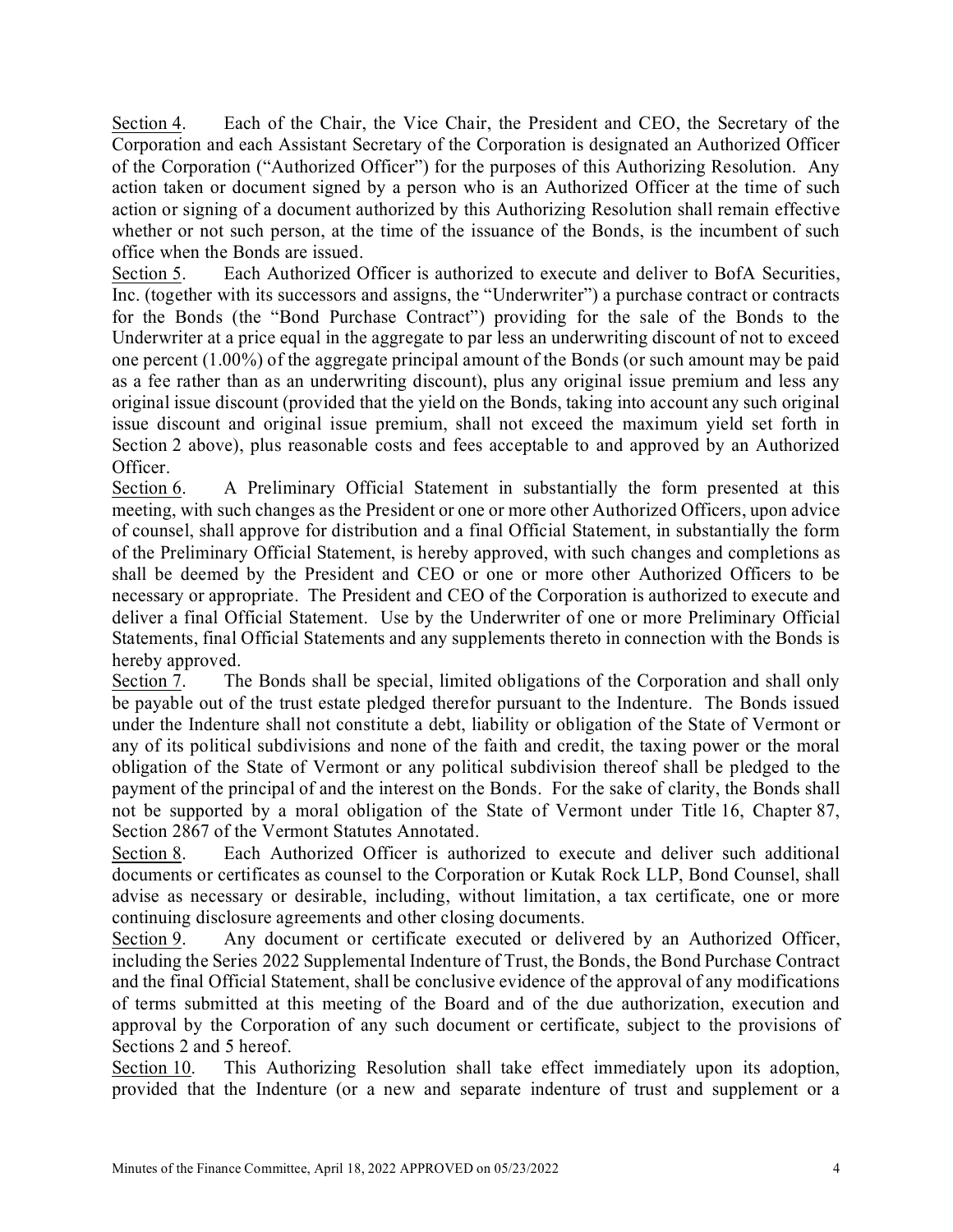supplement to any other previous indenture of the Corporation as referred to in Section 1 hereof) shall take effect immediately upon the delivery of a certified copy of the Indenture or such new and separate indenture of trust or supplement to any other previous indenture to the trustee designated therein.

Section 11. All prior acts and doings of the officers, agents and employees of the Corporation which are in conformity with the purposes and intent of this Authorizing Resolution, and in furtherance of the purposes of this Authorizing Resolution, shall be and the same hereby are in all respects ratified, approved and confirmed.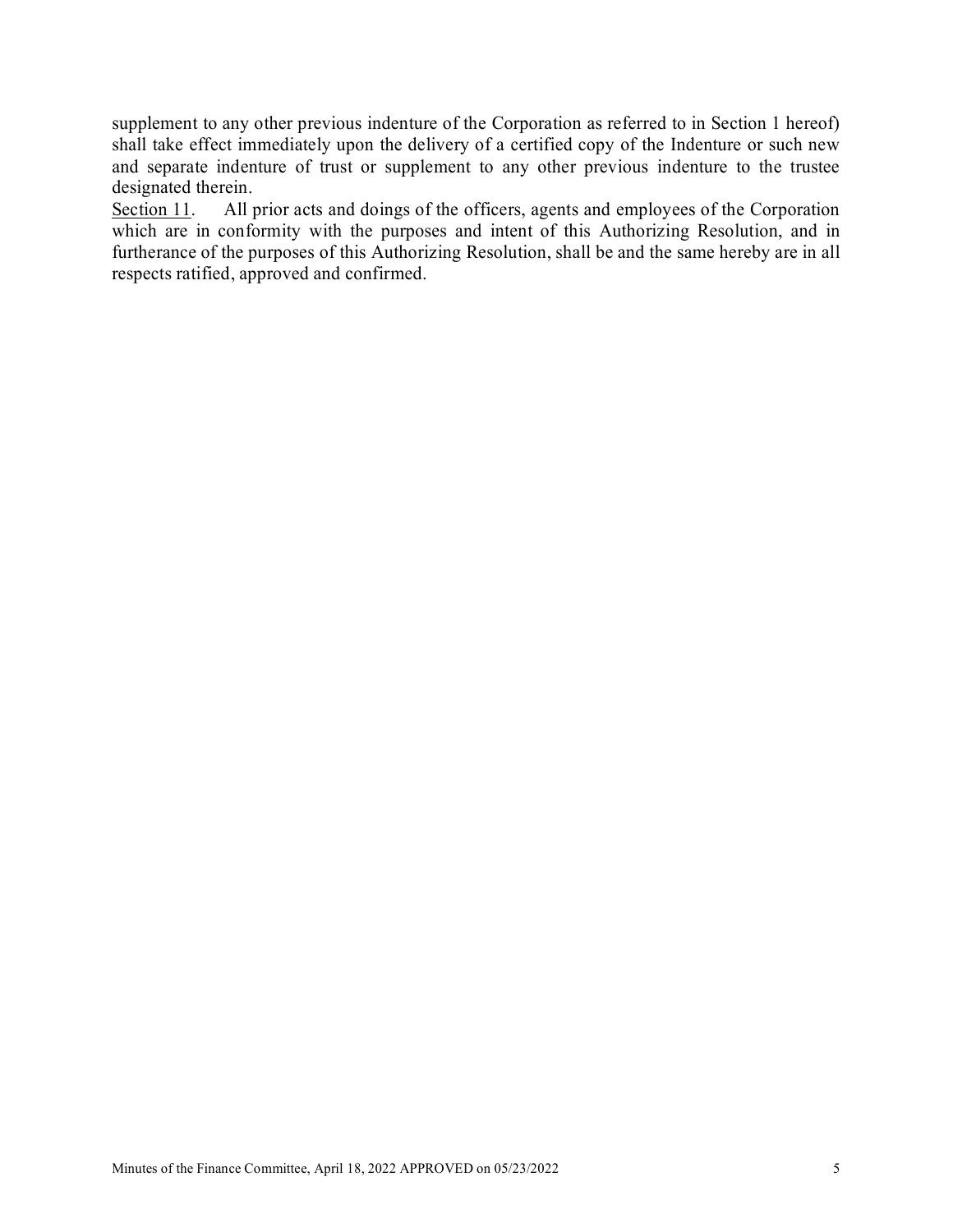### **RESOLUTION OF THE BOARD OF DIRECTORS OF VERMONT STUDENT ASSISTANCE CORPORATION**

# **DECLARING ITS OFFICIAL INTENT TO REIMBURSE THE CORPORATION WITH PROCEEDS OF FUTURE TAXABLE OR TAX-EXEMPT BORROWINGS**

BE IT RESOLVED BY the Board of Directors (the "Board") of the Vermont Student Assistance Corporation (the "Corporation") this  $18<sup>th</sup>$  day of April, 2022 as follows:

WHEREAS, the Corporation is a non-profit public corporation organized as an instrumentality of the State of Vermont; and

WHEREAS, from time to time, the Corporation makes student loans (which may include loans made to a parent for the benefit of the parent's child who is a student) with its own funds prior to the availability of proceeds from its revenue bonds, and may desire to be reimbursed for such expenditure from the proceeds of such revenue bonds; and

WHEREAS, Section 1.150-2 of the United States Treasury Regulations (the "Regulations") provides that proceeds of tax-exempt bonds may be used to reimburse the issuer of such bonds for expenditures incurred prior to the issuance of the bonds for qualifying expenditures, which include the funding of student loans, subject to certain limitations, provided that the issuer adopts an "official intent" to reimburse itself (in which case reimbursement may be made for expenditures made after the date of the declaration of such official intent and during the sixty days immediately preceding such official intent); and

WHEREAS, the Board has been apprised that up to \$30,000,000 in principal amount of such student loans may need to be made prior to the issuance by the Corporation of revenue bonds in calendar years 2022 and 2023 (the "Bonds"); and

WHEREAS, the Corporation currently intends and reasonably expects to issue Bonds and to use up to \$30,000,000 of the proceeds of such Bonds to reimburse the Corporation for expenditures it makes from its own funds to make student loans incurred subsequent to sixty days prior to the date hereof, and the Board hereby desires to declare its official intent, pursuant to Section 1.150-2 of the Regulations, to reimburse the Corporation for such expenditures incurred with respect to such student loans from the proceeds of such Bonds; and

WHEREAS, similar circumstances could arise in the future, where the Corporation determines to make student loans with the intention of being reimbursed for such expenditure of moneys from future issuances of revenue bonds; and

WHEREAS, since the official intent may be in any reasonable form, including action by an appropriate representative of the issuer (*e.g.,* a person authorized or designated to declare official intent on behalf of the issuer), the Board has determined to appoint a representative of the Corporation to declare the Corporation's official intent in the future with respect to the